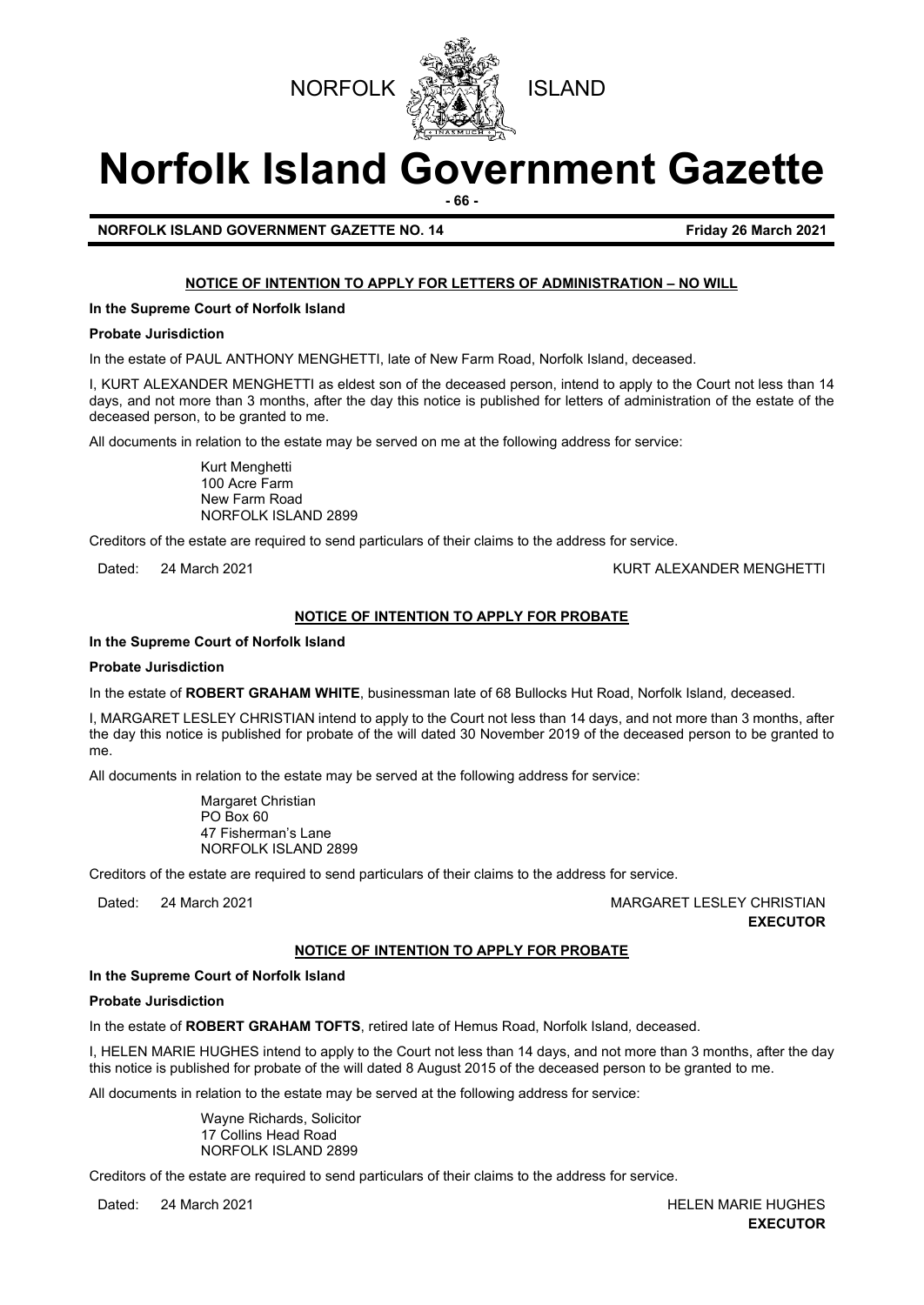#### **NORFOLK ISLAND GOVERNMENT GAZETTE NO. 14 Friday 2 April 2021**

#### **NOTICE OF INTENTION TO APPLY FOR LETTERS OF ADMINISTRATION – WITH WILL**

#### **In the Supreme Court of Norfolk Island**

#### **Probate Jurisdiction**

In the estate of DOREEN LILLIAN LILLICO, retired late of 11 Snell Lane, Norfolk Island, deceased.

I, WAYNE DANIEL RICHARDS as attorney under power of attorney for JAYNE BUFFETT intend to apply to the Court not less than 14 days, and not more than 3 months, after the day this notice is published for letters of administration of the estate of the deceased person, with the will dated 12 January 2006, to be granted to me for the following reason:

• the executor nominated in the will, JAYNE BUFFETT resides away from Norfolk Island.

The deceased person's address shown in the will is 11 Snell Lane, Norfolk Island*.*

All documents in relation to the estate may be served on me at the following address for service:

Wayne Richards, Solicitor 17 Collins Head Road NORFOLK ISLAND 2899

Creditors of the estate are required to send particulars of their claims to the address for service.

#### Dated: 24 March 2021 WAYNE RICHARDS **ATTORNEY UNDER POWER OF ATTORNEY**

#### **PLANNING ACT 2002 (NI) – SUBSECTION 43(1) NOTICE DEVELOPMENT APPLICATIONS**

#### **Development Application No.: DA.BA 13/2021**

| Applicant:            | Department of Infrastructure, Transport, Regional Development and Communications<br>PO Box 594 Canberra ACT 2601 |
|-----------------------|------------------------------------------------------------------------------------------------------------------|
| Location:             | Portion 164. Pier Street                                                                                         |
| Proposed Development: | Refurbishment of <i>Public Building -</i> Civil Hospital stabilisation works                                     |
| Zone:                 | Conservation                                                                                                     |
| Category:             | Permissible (with consent)                                                                                       |

#### **Public Exhibition**

This Development Application may be inspected, during business hours, at the Planning Office, Norfolk Island Regional Council, New Military Barracks, Kingston. The Development Application may also be viewed at Council's website at [http://www.norfolkisland.gov.nf/your-council/council-documents/documents-public-exhibition.](http://www.norfolkisland.gov.nf/your-council/council-documents/documents-public-exhibition)

#### **Submission**

Any person may, during the period between Monday 15 March 2021 and Monday 29 March 2021, make written submissions to the General Manager about this Development Application. All submissions must state the relevant Development Application number. All submissions must be signed by at least one person making the submission. If a submission objects to the proposed development, the grounds for objections must be specified in the submission.

#### **Reviewable decisions**

Decisions made on this Development Application under the *Planning Act 2002* (NI) are reviewable decisions within the meaning of subsection 78(1) of the Act.

Dated: 10 March 2021 JODIE BROWN **SENIOR STRATEGIC PLANNER** 

#### **DISASTER AND EMERGENCY MANAGEMENT ACT 2001 (NI)**

#### **FURTHER EXTENSION OF DECLARATION OF STATE OF EMERGENCY**

I **Eric Hutchinson,** Administrator of Norfolk Island and delegate of the Minister under Section 5 of, and item 1.27 of the Schedule to, the *Minister's Norfolk Island Delegation Instrument 2019*:

**PURSUANT** to Section 9 of the *Disaster and Emergency Management Act 2001* (NI) [the Act] and having regard to the advice of the Controller;

**FOR** the purpose of response and recovery operations under the Act and the Disaster and Emergency Plan for the Territory of Norfolk Island;

**FURTHER EXTEND** the declaration of emergency made under section 9 of the Act at 16:15 Hrs on Monday 16 March 2020, for the whole of the Territory of Norfolk Island, until 23:59 hr on Wednesday 30 June 2021.

Dated: 4 February 2021<br>Dated: 4 February 2021 **ADMINISTRATOR**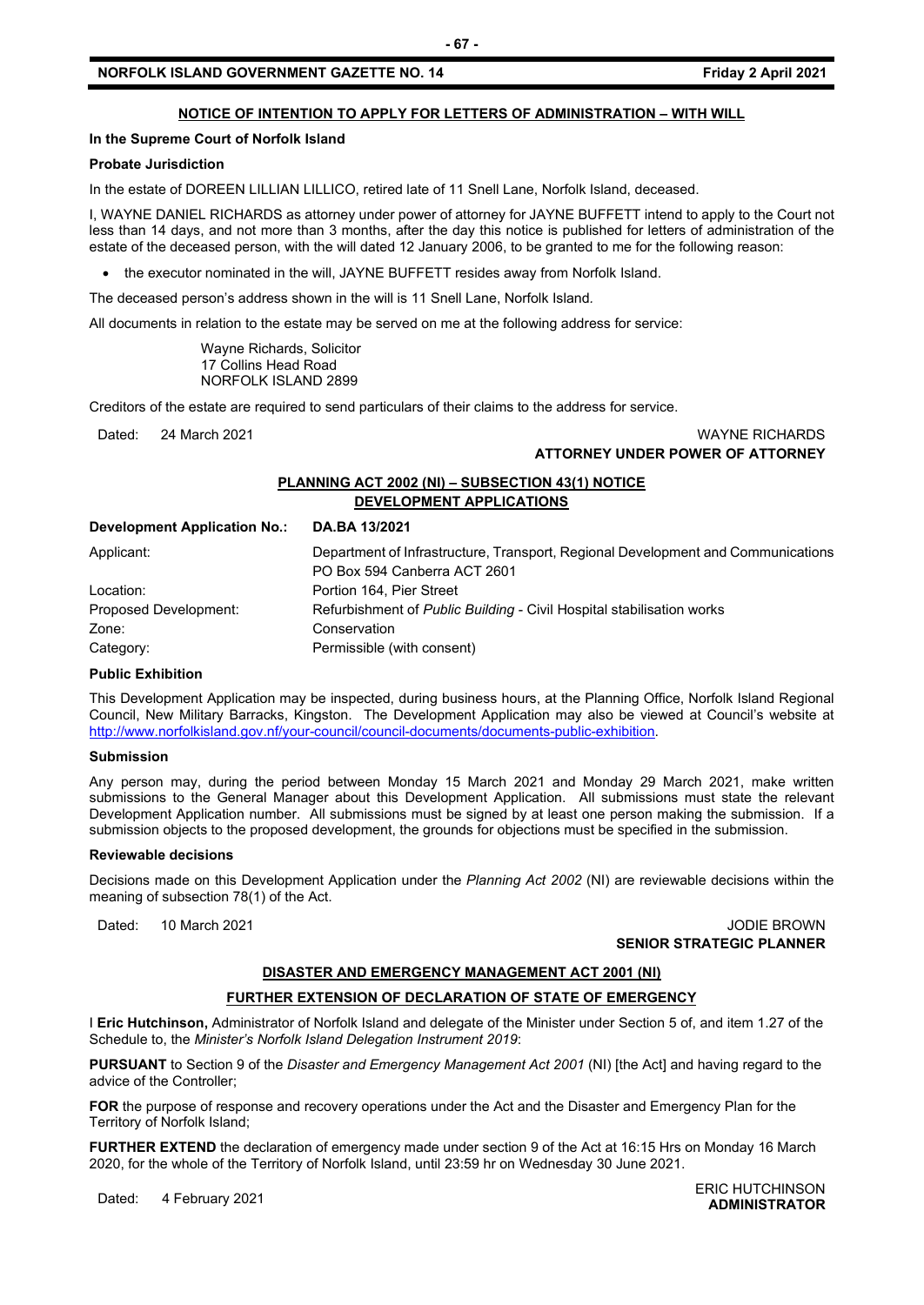#### **DISASTER AND EMERGENCY MANAGEMENT ACT 2001 (NI)**

### **DECLARATION OF STATE OF DISASTER OR EMERGENCY (RECOVERY OPERATIONS)**

### **COVID-19 DIRECTIONS RECOVERY OPERATIONS (NO.1) 2021**

I, **George Ivor Andrew Plant**, Emergency Management Norfolk Island Controller:

- 1) under section 11(2)(g) of the *Disaster and Emergency Management Act 2001* (NI) am of the opinion that it is necessary to make directions in respect of recovery from the State of Emergency in respect of COVID-19 relating to the movement of persons within the disaster or emergency area as set out in the Schedule; and
- 2) under section 11(2)(h) of the *Disaster and Emergency Management Act 2001* (NI) am of the opinion that it is necessary to make directions in respect of recovery from the State of Emergency in respect of COVID-19 relating to the removal of persons within the disaster or emergency area who obstructs or threatens to obstruct recovery operations as set out in the Schedule; and
- 3) under section 11(2)(i) of the *Disaster and Emergency Management Act 2001* (NI) am of the opinion that it is necessary to make directions in respect of recovery from the State of Emergency in respect of COVID-19 relating to giving directions to persons whose responsibilities require him or her to engage in recovery operations.

#### **SCHEDULE**

#### **Direction 1 (2021) – Adjustment of COVID 19 measures – to commence 23:59 on 28 February 2021**

- 1. These Directions take effect at 23:59 on 28 February 2021 and remain in force while the State of Disaster or Emergency (Recovery Operations) is in force.
- 2. In these Directions:

*Persons* includes people residing on Norfolk Island, visiting Norfolk Island for holiday or work purposes

*COVID-19 hotspot* means a particular area of Australia decided by the Commonwealth Chief Medical Officer

*Incident Controller* means the person appointed under the State of Emergency in accordance with the NORDISPLAN

- 3. Persons will be permitted\* to travel to Norfolk Island without the need to quarantine provided they:
	- a. do not have COVID-19;
	- b. have not been in contact within anyone in the prior 14 days with COVID-19; and
	- c. have been granted a Norfolk Island Entry Pass\*.
	- \*Any person travelling to Norfolk Island may be denied entry without a Norfolk Island Entry Pass
- 4. A person whilst on Norfolk Island must comply with physical distancing principles as published from time to time on [\(http://www.norfolkisland.gov.nf/norfolk-islands-covid-19-advice\)](http://www.norfolkisland.gov.nf/norfolk-islands-covid-19-advice).
- 5. A person whilst on Norfolk Island must follow any directions in relation to COVID-19 from staff of the *Norfolk Island Hospital and Residential Aged Care Services (NIHRACS).*
- 6. A person or business on Norfolk Island must follow any advice or operational direction provided by the Incident Controller or authorised officer of the *Norfolk Island Police Force (NIPF)*in relation to COVID-19.
- 7. A person or business involving close contact with persons is required to keep a daily customer register. A business will be required to retain the records for a period of three months. The register must be produced upon request by the Incident Controller.
- *\* Please Note \** 
	- *Online applications required by all travellers prior to travel (within 72 hours of travel).*
	- *While the State of Emergency is in place verification of where travellers are from will be required*
	- *Travel to mainland states and territories is a matter for residents to seek approval from State and Territory Government authorities.*

Dated: 11 February 2021 **GEORGE PLANT** 

**EMNI CONTROLLER**

#### **CASUAL POSITIONS VACANT**

Norfolk Island Regional Council is seeking applications from enthusiastic, suitable persons to join the Council team. The relevant Position Description listing the full set of key accountabilities and competencies is available from our website <http://www.norfolkisland.gov.nf/your-council/working-council>

#### **Job Number: NIRC202021-13**

**Casual Customer Service Officer Liquor Bond (2008) -** \$24.79 per hour plus 25% casual loading.

To provide Liquor Bond customers with both efficient and effective professional customer service by undertaking a variety of activities including retail sales, processing of financial payments, managing/restocking liquor stocks and displays. **Enquiry Contact Officer – Howard Martin - phone +6723 22001 ext. 122 or emai[l howard.martin@nirc.gov.nf](mailto:howard.martin@nirc.gov.nf)**

General enquiries may be made to Human Resources Office, [hr@nirc.gov.nf](mailto:hr@nirc.gov.nf) or phone Thomas Andresen on + 6723 22001, Ext.5 or Ext.115.

10% superannuation, employer contributions only made if monthly wages exceed \$450 (before tax).